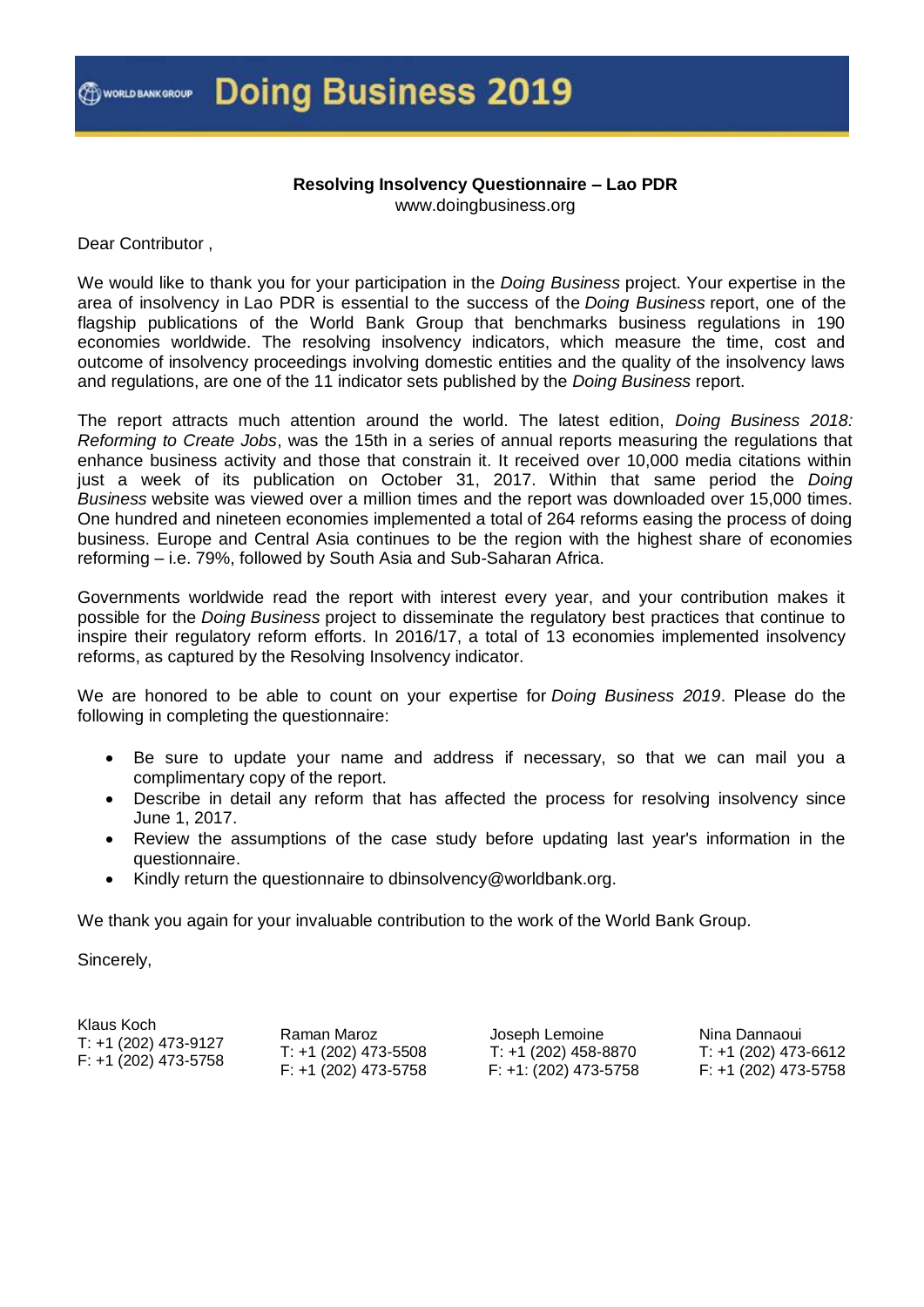#### **Primary Contributor Information:** Please check the box next to information you **do not** want us to **publish**.

|                            | <b>Name</b>                                    |             |                 |  |  |
|----------------------------|------------------------------------------------|-------------|-----------------|--|--|
|                            | Title (Mr., Ms., Dr.)                          |             |                 |  |  |
| Do not publish $\Box$      | <b>First Name</b>                              | Contributor |                 |  |  |
|                            | Last Name                                      |             |                 |  |  |
| Never Published            | Position (e.g. manager,<br>associate, partner) |             |                 |  |  |
|                            | Profession (e.g. judge,<br>lawyer, architect)  |             |                 |  |  |
|                            |                                                |             |                 |  |  |
|                            | <b>Contact details</b>                         |             |                 |  |  |
| Do not publish $\square$   | Firm name                                      |             |                 |  |  |
|                            | Website                                        |             |                 |  |  |
| Do not publish $\boxtimes$ | E-mail address                                 |             |                 |  |  |
| Do not publish [           | Phone                                          |             |                 |  |  |
| <b>Never Published</b>     | Fax                                            |             |                 |  |  |
|                            | Mobile phone                                   |             |                 |  |  |
| Do not publish $\Box$      | <b>Firm Address</b>                            |             |                 |  |  |
| <b>Street</b>              |                                                |             | P.O. Box        |  |  |
| City                       |                                                |             | State/ Province |  |  |
| Zip/Postal code            |                                                |             | Country         |  |  |

**Additional Contributor(s):** If there are more people whom you would like us to acknowledge, kindly send us an e-mail.

| <b>Name</b>                            | <b>Occupation</b>                    | <b>Email</b> | <b>Phone</b>        | <b>Address</b>                                 |
|----------------------------------------|--------------------------------------|--------------|---------------------|------------------------------------------------|
| [title]<br>[first name]<br>[last name] | [firm]<br>[position]<br>[profession] |              | [phone]<br>[mobile] | [street]<br>[state/province]<br>[city/country] |
| [title]<br>[first name]<br>[last name] | [firm]<br>[position]<br>[profession] |              | [phone]<br>[mobile] | [street]<br>[state/province]<br>[city/country] |
| [title]<br>[first name]<br>[last name] | [firm]<br>[position]<br>[profession] |              | [phone]<br>[mobile] | [street]<br>[state/province]<br>[city/country] |

**Paperless Option for Complimentary Report and Certificate** 

Last year contributors saved nearly half a million pieces of paper by selecting the paperless report option. We welcome you to join us in conserving resources:

Please e-mail me an electronic copy of the report and my certificate of appreciation, rather than mailing me a paper copy.

**Referrals:** Please help us expand our list of contributors by referring us to other experts in the private or public sector (lawyers, notaries, public officials or any expert on this field) who can respond to the questionnaire.

| First name | -act | `name |  | $\mathop{\mathsf{Sim}}$ |  | dress | ີ <sub>້</sub> ∿∩ne | E-mail |  |
|------------|------|-------|--|-------------------------|--|-------|---------------------|--------|--|
|            |      |       |  |                         |  |       |                     |        |  |
|            |      |       |  |                         |  |       |                     |        |  |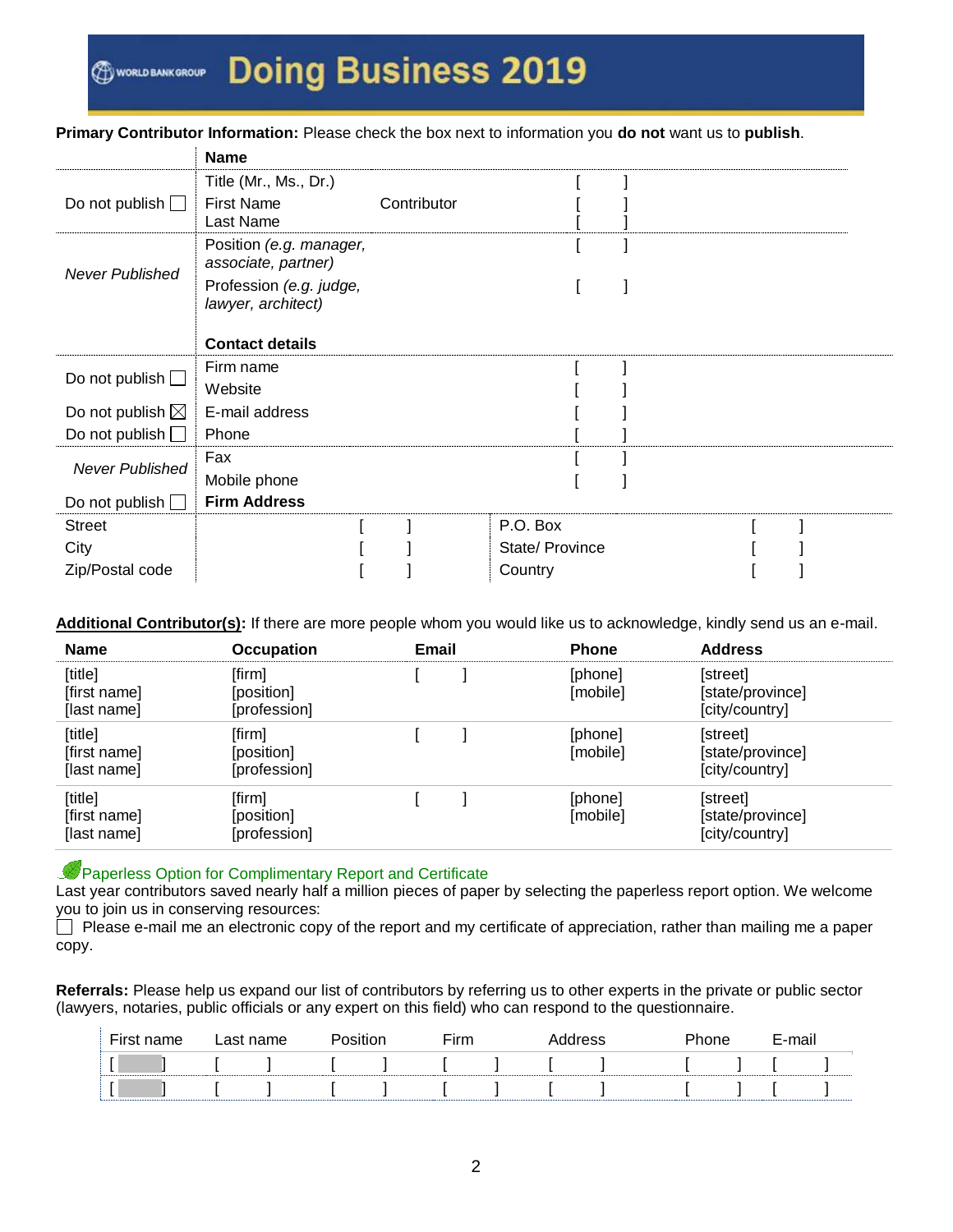### **1. DEFINITIONS OF TERMS USED IN THIS QUESTIONNAIRE**

In completing sections 4 and 5 of the questionnaire, please keep in mind the following definitions:

**"Foreclosure"** is a process through which a secured creditor brings a claim in court demanding to recover the balance of a secured loan when the debtor fails to make payment. The claim is satisfied through sale of the assets used as collateral. For the purpose of this study, *foreclosure* refers to a substantive review by a court of the merits of the creditor's claim and the debtor's possible defense in formal court proceedings, as well as the subsequent enforcement of the judgment through sale of the assets. *Foreclosure* includes enforcement of security interests other than real estate mortgages.

**"Insolvency"** means that a debtor is generally unable to pay its debts as they mature and/or that its liabilities exceed the value of its assets.

**"Insolvency representative"** is a person or body (including one appointed on an interim basis) authorized in insolvency proceedings to administer, supervise, oversee or monitor the reorganization or the liquidation of the insolvency estate.

**"Liquidation"** is a process of assembling and selling the assets of an insolvent debtor in order to dissolve it and distribute the proceeds to its creditors. *Liquidation* may include the piecemeal sale of the debtor's assets or the sale of all or most of the debtor's assets as a going concern. For the purpose of this study, the term *Liquidation* refers only to formal in-court proceedings and does not include voluntary winding up of a company.

**"Post-commencement credit"** refers to new funding provided to an insolvent company after the start of insolvency proceedings by existing or new creditors to finance the on-going operations of the insolvent company during the insolvency process. For the purpose of this study, the term *postcommencement credit* does not include new loans offered as part of a reorganization plan.

**"Receivership"** is the process of appointment by a court, a contract or a government official of a receiver to take custody of the property, business, rents and profits of a debtor that has breached the terms of its borrowing from a creditor with an enterprise charge. A receiver may be authorized to continue the debtor's business before selling the business as a going concern or before selling the assets separately to satisfy the debt. For the purpose of this study, the term *receivership* refers only to formal in-court proceedings.

**"Reorganization"** is a process through which the financial well-being and viability of a debtor's business may be restored based on a reorganization plan, so that the business can continue to operate through means that may include debt forgiveness, debt rescheduling, debt equity conversions and sale of the business (or parts of it) as a going concern. For the purpose of this study, the term *reorganization* refers only to formal in-court proceedings available to all commercial debtors and does not include schemes of arrangement, out-of-court agreements with creditors or reorganization before administrative bodies.

**"Reorganization plan"** is a plan by which the financial well-being and viability of the debtor's business can be restored.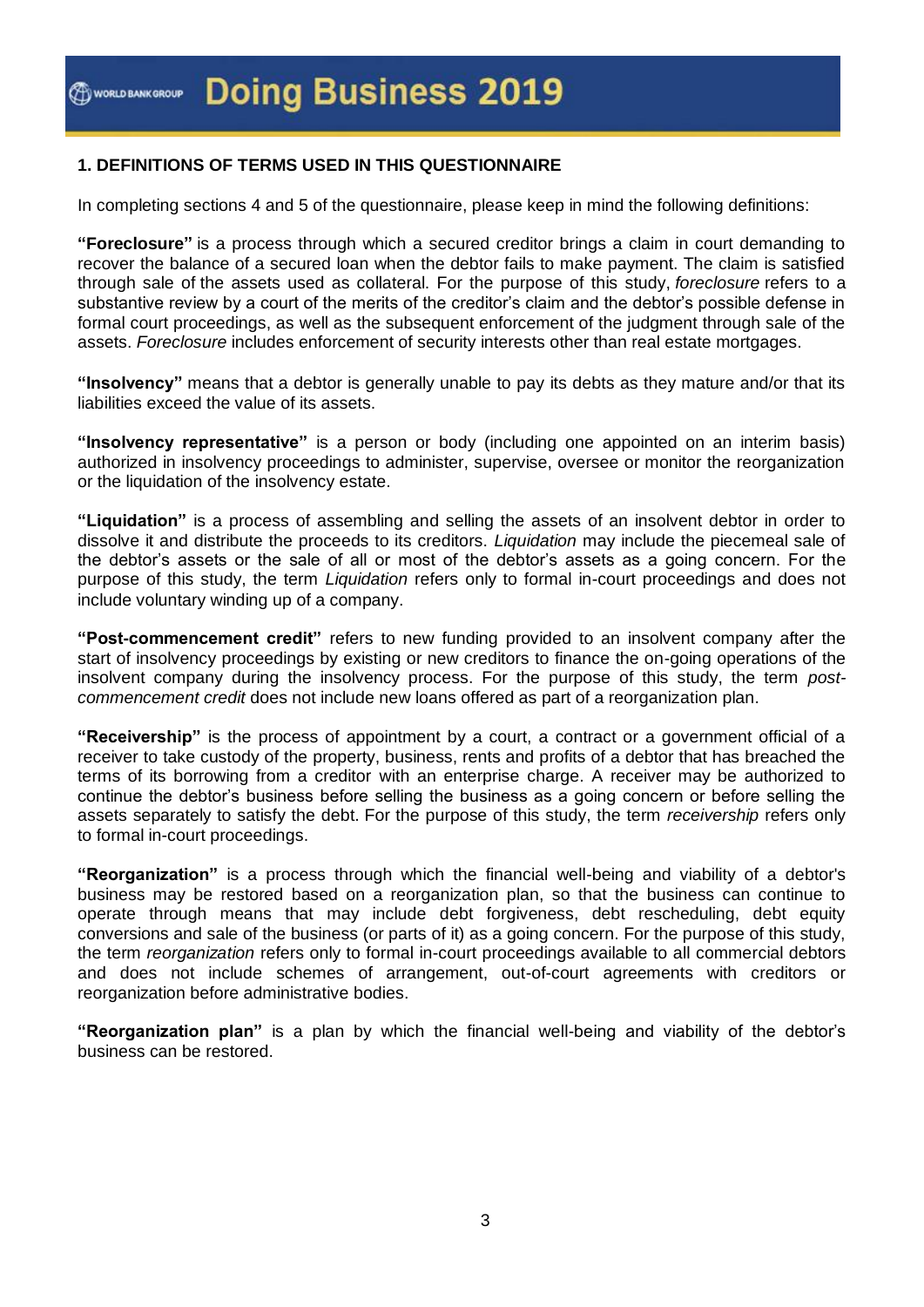#### **2. REFORMS AND STATISTICS**

**2.1. Have there been any reforms in the area of corporate insolvency between June 1, 2017, and now, including any developments in the laws or practices relating to foreclosure, liquidation or reorganization?** *Please describe.*

| -<br>.<br>---<br>−                           | tion |
|----------------------------------------------|------|
| $C$ lick<br>selec<br>- 10<br>$-1$<br>. : I = |      |

**2.2. Are any reforms in the area of corporate insolvency expected to come into effect prior to May 1, 2018, or in the longer term?** *Please describe.*

| 'esponse                                                    | <b>escription</b><br>אמו. |
|-------------------------------------------------------------|---------------------------|
| $\bigcap$ index to $\bigcup$<br>select<br>UIICK<br>່ເບ<br>- |                           |

**2.3. How many insolvency cases involving commercial entities did you or your firm handle in 2017?** *Please count all foreclosure, liquidation and reorganization proceedings completed between January 1 and December 31, 2017, or pending as of December 31, 2017.*

| <b>Response</b>   | Precise number or approximate estimate |
|-------------------|----------------------------------------|
| -Click to Select- |                                        |

**2.4. How many insolvency cases against commercial entities were filed in your economy in 2017?** *Please provide the estimates for foreclosure, liquidation and reorganization proceedings separately. Please note that we do not consider cases that involve unincorporated sole proprietorships.*

| <b>Response</b>   | Precise number or approximate estimate |
|-------------------|----------------------------------------|
| -Click to Select- |                                        |

**2.5. In your opinion, what proportion of distressed businesses filing for insolvency continued to operate as a going concern upon completion of insolvency proceedings in 2017, including sale as a going concern through liquidation as well as through reorganization?** *Please provide details in the comments section, if any, or reference to available statistics.*

|                                   | $       -$<br>nen.<br>. |
|-----------------------------------|-------------------------|
| $C$ lick,<br>.<br>alect-<br>.uN 1 |                         |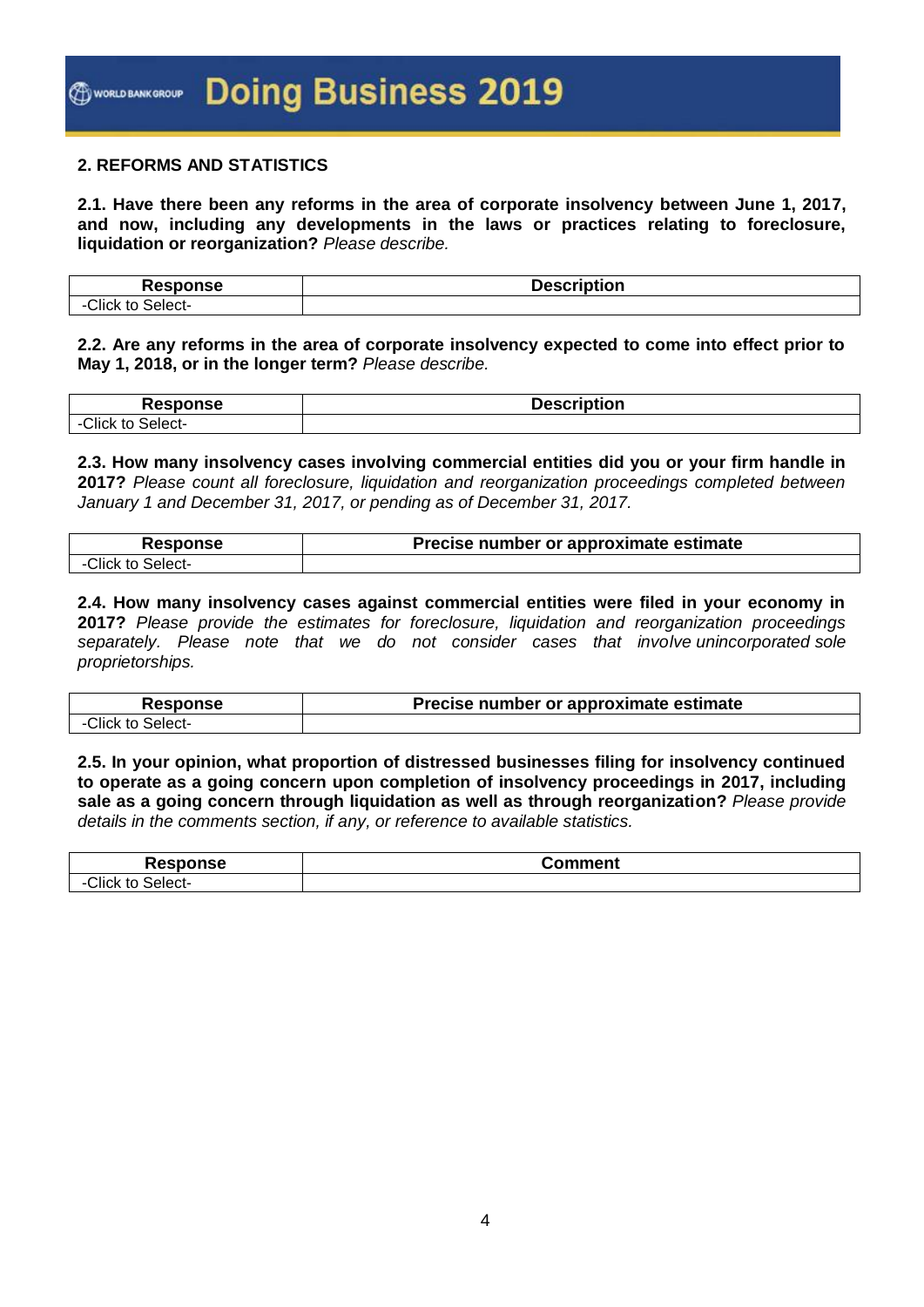### **3. CASE STUDY ASSUMPTIONS**

Please answer the questions in section 4 of this questionnaire on the basis of the case study assumptions below.

(a) Mirage is a local limited liability company that runs a hotel in Vientiane; its only asset and source of income is the hotel property. The value of the hotel is LAK 1,828,834,297. On January 1, 2012, Mirage signed a 10-year loan agreement with BizBank, a local bank. The loan was secured by the hotel property and/or by a universal business charge (an enterprise charge) in those economies where this type of collateral is allowed. BizBank's outstanding credit is LAK 1,828,834,297, which represents 74% of Mirage's total outstanding debt. The outstanding amount owed to BizBank is exactly equal to the market value of the hotel business.

(b) Unsecured creditors (e.g. suppliers, tax authorities and employees) hold the remaining 26% of Mirage's debt, which is equivalent to LAK 642,563,401. Among unsecured creditors, the largest group is Mirage's suppliers (50 in total), all of which are owed payment for their last deliveries.

(c) Mirage's founder owns 51% of the company and is the chairman of its board of directors (or equivalent supervisory body). No other shareholder holds more than 5% of the voting power. The company has a professional general manager and 201 employees. All parties in this scenario are local entities or citizens. The founder and Mirage's management both want to keep the firm operating.

(d) Today is January 1, 2018. Since the execution of the loan agreement with BizBank, Mirage has met all conditions of its loan and made all payments on time. However, at the end of 2017, Mirage experienced an unexpected operating loss due to worsened market conditions. As a result, Mirage will default on its next loan payment to BizBank, which is due tomorrow, January 2, 2018. Mirage can neither obtain a new loan from another financial institution nor renegotiate its current loan with BizBank.

(e) The company expects to have negative net worth and operating losses in both 2018 and 2019. The company's expected 2018 cash flow will cover all operating expenses, including supplier payments, salaries, maintenance costs and taxes. It will not cover principal or interest payments to BizBank.

(f) If Mirage is sold as a going concern (i.e. as a business that has the resources needed in order to continue to operate in the foreseeable future), it would fetch 100% of its current market value. But if Mirage's assets are sold piecemeal, they would fetch only 70% of Mirage's current market value.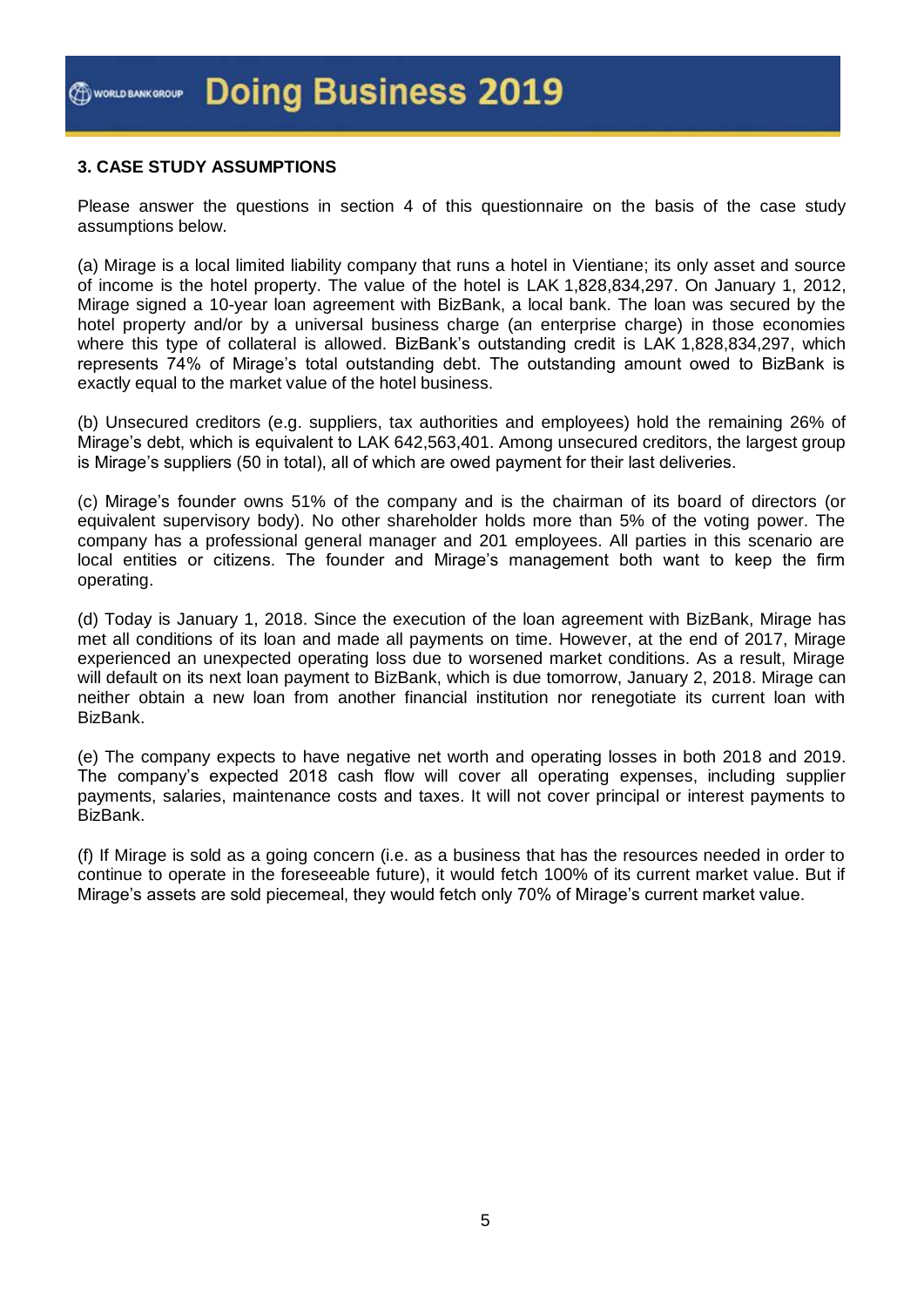### **4. CHOICE OF PROCEDURE, APPLICABLE LAWS AND GENERAL ESTIMATES**

Please update the data in this section on the basis of the case study assumptions in section 3. For your convenience, we have included, where available, a summary of the responses provided by our contributors last year to the same questions. Because they represent the responses from all *Doing Business* contributors in your economy, they may not match the specific answers that you or colleagues in your firm provided last year.

**4.1. According to common practice in Vientiane, which in-court procedure is most likely to apply in Mirage's case?** *Please explain why, in your opinion, this would be the most likely procedure. Please refer to definitions of possible procedures in section 1.*

| <b>Last Year</b> |                                     |                   | <b>This Year</b> |
|------------------|-------------------------------------|-------------------|------------------|
| Procedure        | Comment                             | Procedure         | Comment          |
| No Practice      | According to the research           | -Click to Select- |                  |
|                  | conducted by the team, there        |                   |                  |
|                  | were no foreclosure, liquidation    |                   |                  |
|                  | or reorganization proceedings       |                   |                  |
|                  | filed in the country in the last 12 |                   |                  |
|                  | months. Due to this                 |                   |                  |
|                  | circumstance, it is not possible to |                   |                  |
|                  | assess the time, the cost or the    |                   |                  |
|                  | outcome associated with the         |                   |                  |
|                  | insolvency scenario described in    |                   |                  |
|                  | the case study. The main factors    |                   |                  |
|                  | hindering effective debt            |                   |                  |
|                  | resolution processes are a lack     |                   |                  |
|                  | of the court system and the         |                   |                  |
|                  | outdated Law on Bankruptcy of       |                   |                  |
|                  | Enterprises. In case you do not     |                   |                  |
|                  | agree with this lack of practice,   |                   |                  |
|                  | please provide details in the       |                   |                  |
|                  | present section.                    |                   |                  |

**4.2. Which court will be involved in Mirage's case?** *For example, Mirage's management applies to a city court for reorganization or BizBank commences judicial foreclosure proceedings in a commercial court.*

| Year                    | $\blacksquare$ |
|-------------------------|----------------|
| -22                     | <b>This</b>    |
| _a>                     | ,              |
| . .                     | ea             |
| No .<br><b>Practice</b> |                |

**4.3. Based on the procedure you selected in question 4.1, will the hotel be able to continue operating upon completion of the entire insolvency process?** *Please explain why, in your opinion, this would be the most likely outcome. Please note that the hotel may survive as a going concern either through continuation of its operations or through a sale as an operating whole. Going concern means that a business has the resources and viability needed in order to continue to operate in the foreseeable future.*

| <b>Last Year</b> |                                                                                                                                                                       |                   | <b>This Year</b> |
|------------------|-----------------------------------------------------------------------------------------------------------------------------------------------------------------------|-------------------|------------------|
| Response         | Comment                                                                                                                                                               | Response          | Comment          |
| No Practice      | According to the research<br>conducted by the team, there<br>were no foreclosure, liquidation<br>or reorganization proceedings<br>filed in the country in the last 12 | -Click to Select- |                  |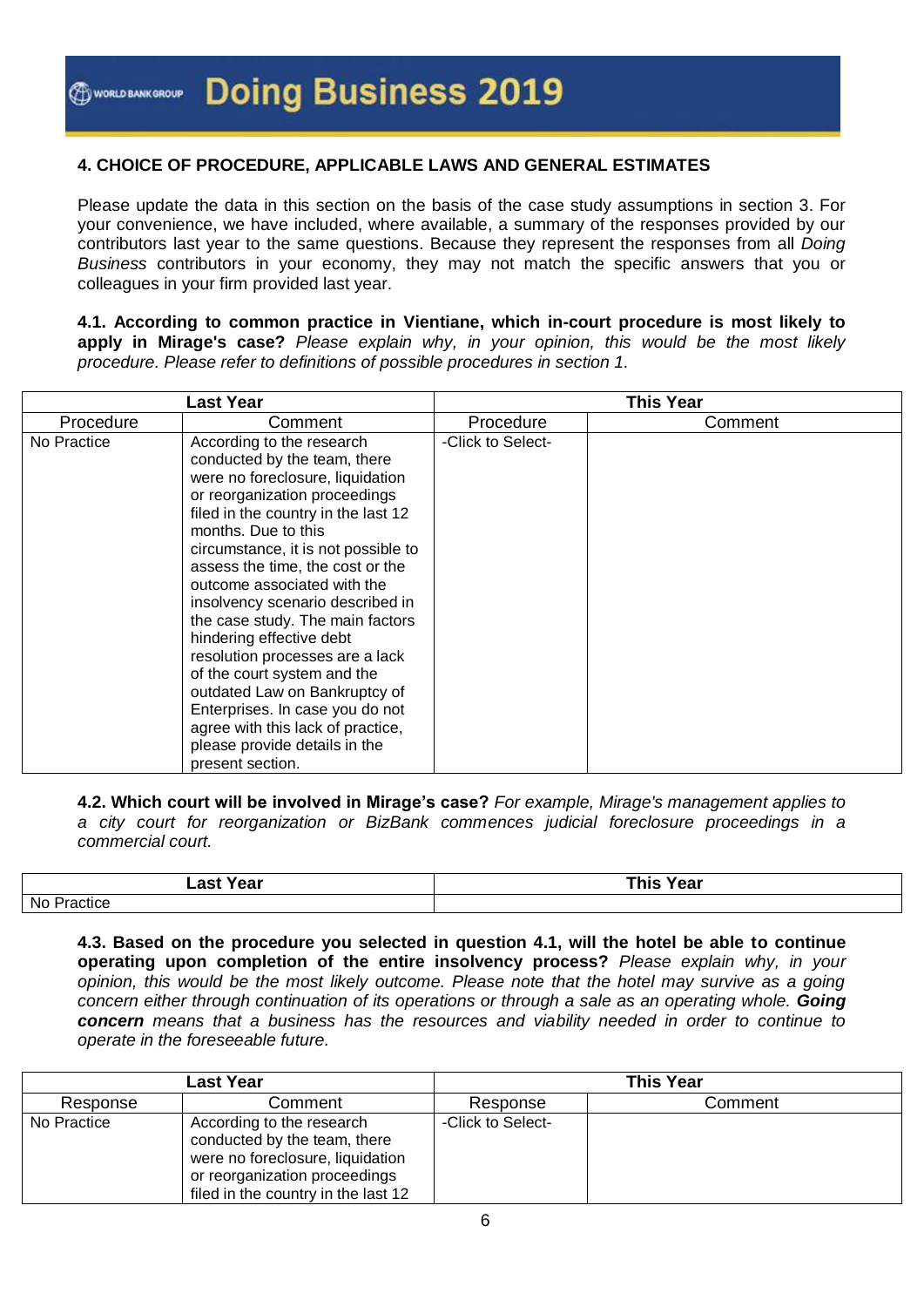| <b>@www.casure Doing Business 2019</b>                                                         |  |  |
|------------------------------------------------------------------------------------------------|--|--|
| months. Due to this<br>circumstance, it is not possible to<br>assess the time, the cost or the |  |  |
| outcome associated with the<br>insolvency scenario described in                                |  |  |
| the case study. In case you do<br>not agree with this lack of                                  |  |  |
| practice, please provide details<br>in the present section.                                    |  |  |

**4.4. Based on the procedure you selected in question 4.1, how long will the entire insolvency process take? Please provide the most likely estimate based on your experience.** *Please, indicate in detail the main procedural steps required to complete the entire process and how much time each procedural step will take in practice. The time begins at the moment of Mirage's default and ends when BizBank is repaid all or some of the money owed to it. If the procedure is reorganization, the timeframe ends when the reorganization plan is approved. If the initial procedure is converted from one to another, please take into account the time of the second procedure as well.*

| <b>Last Year</b>   |                                                                                                                                                                                                                                                                                                                                                                                                                                                                            |          | <b>This Year</b> |
|--------------------|----------------------------------------------------------------------------------------------------------------------------------------------------------------------------------------------------------------------------------------------------------------------------------------------------------------------------------------------------------------------------------------------------------------------------------------------------------------------------|----------|------------------|
| Response           | Comment                                                                                                                                                                                                                                                                                                                                                                                                                                                                    | Response | Comment          |
| No Practice months | According to the research<br>conducted by the team, there<br>were no foreclosure, liquidation<br>or reorganization proceedings<br>filed in the country in the last 12<br>months. Due to this<br>circumstance, it is not possible to<br>assess the time, the cost or the<br>outcome associated with the<br>insolvency scenario described in<br>the case study. In case you do<br>not agree with this lack of<br>practice, please provide details<br>in the present section. | months   |                  |

**4.5. Based on the procedure you selected in question 4.1, how much will the entire process cost?** *Please provide the most likely estimate based on your experience. The estimate below should be expressed as percentage of the value of Mirage's estate, which is* LAK 1,828,834,297. *Please indicate the applicability of and the estimates for the following cost components: court fees, fees of lawyers, insolvency representatives, auctioneers and other professionals involved in the proceedings, and all other applicable fees and costs. Not all of the fee categories listed below may be applicable in your country. If the initial procedure is converted from one to another, please take into account the cost of the second procedure as well.*

|                   | <b>Last Year</b> |                                                                                                                                                                                                                                                                                  |          | <b>This Year</b> |
|-------------------|------------------|----------------------------------------------------------------------------------------------------------------------------------------------------------------------------------------------------------------------------------------------------------------------------------|----------|------------------|
|                   | Response         | Comment                                                                                                                                                                                                                                                                          | Response | Comment          |
| <b>Total Cost</b> | No Practice%     | According to the research<br>conducted by the team,<br>there were no foreclosure,<br>liquidation or<br>reorganization<br>proceedings filed in the<br>country in the last 12<br>months. Due to this<br>circumstance, it is not<br>possible to assess the<br>time, the cost or the | $\%$     |                  |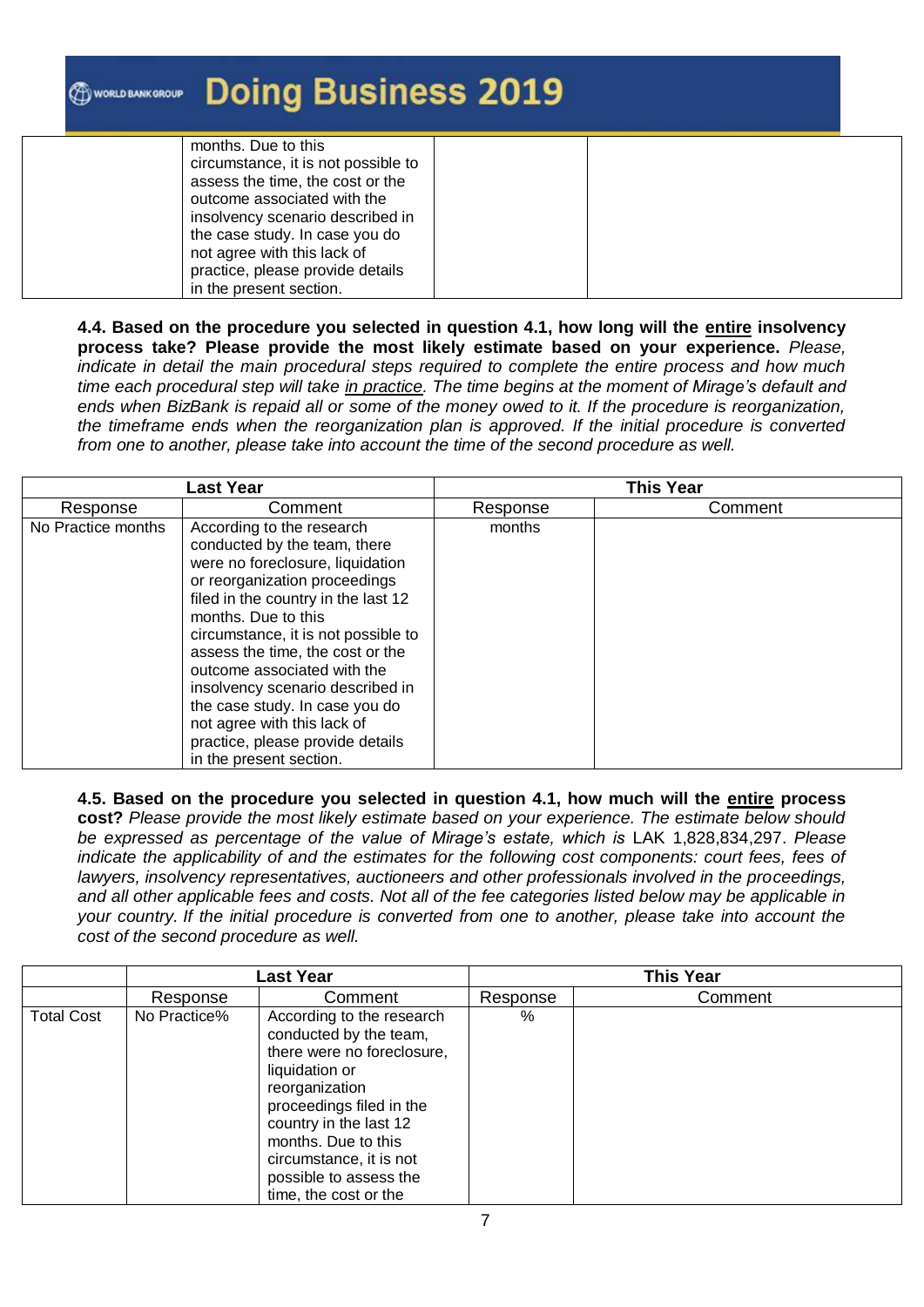# **Doing Business 2019** WORLD BANK GROUP

|                                             |                                               | outcome associated with<br>the insolvency scenario<br>described in the case<br>study. In case you do not<br>agree with this lack of<br>practice, please provide<br>details in the present<br>section. |   |  |
|---------------------------------------------|-----------------------------------------------|-------------------------------------------------------------------------------------------------------------------------------------------------------------------------------------------------------|---|--|
| Court fees                                  |                                               |                                                                                                                                                                                                       | % |  |
| Attorney's fees                             |                                               |                                                                                                                                                                                                       | % |  |
|                                             | Fees of insolvency representative or receiver |                                                                                                                                                                                                       | % |  |
| Auctioneer's fees                           |                                               | %                                                                                                                                                                                                     |   |  |
| Fees of accountants and other professionals |                                               | %                                                                                                                                                                                                     |   |  |
| Other (please specify)                      |                                               |                                                                                                                                                                                                       | % |  |

## **4.6. What laws and supporting regulations/rules will apply in Mirage's case?**

| <b>Last Year</b>                                      | <b>This Year</b> |
|-------------------------------------------------------|------------------|
| The Bankruptcy Law No. 06/94, dated October 14, 1994; |                  |
| Decree No. 86/PM, dated 20/06/2000 (thereafter, "Law  |                  |
| on the Bankruptcy of Enterprises").                   |                  |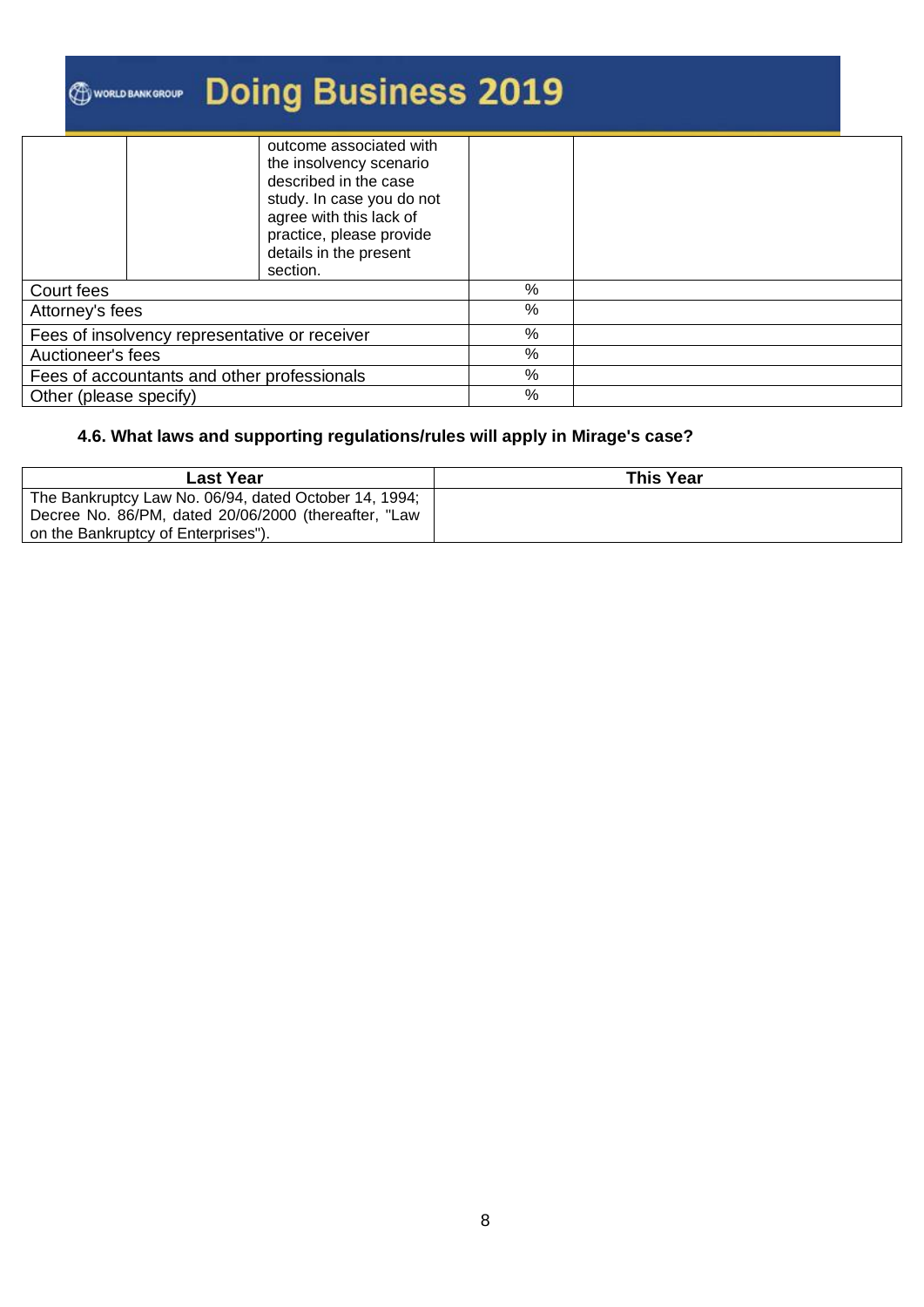### **5. LEGAL FRAMEWORK**

This section focuses on the legal framework applicable to judicial REORGANIZATION and LIQUIDATION of commercial entities (consumer or personal insolvency excluded) in your economy. When answering the questions in this section, please keep in mind the applicable legal framework and specify the relevant article of the law for each answer. If the legal framework has no provisions explicitly addressing the questions below, please indicate so in your answers. For your convenience, we have included a summary of the responses provided by our contributors last year to the same questions. Because they represent the responses from all *Doing Business* contributors in your economy, they may not match the specific answers that you or colleagues in your firm provided last year. Please refer to section 1 for definitions of legal terms used below.

#### **5.1. COMMENCEMENT OF PROCEEDINGS**

#### **5.1.1. What insolvency procedures are available to a DEBTOR when commencing insolvency proceedings?**

| Last Year                                   |                                                                                                                                                                                                                                                                                                                       |                   | This year                  |
|---------------------------------------------|-----------------------------------------------------------------------------------------------------------------------------------------------------------------------------------------------------------------------------------------------------------------------------------------------------------------------|-------------------|----------------------------|
| Response                                    | <b>Comment/Legal Basis</b>                                                                                                                                                                                                                                                                                            | Response          | <b>Comment/Legal Basis</b> |
| (b) Debtor may file<br>for liquidation only | An enterprise may file a request<br>for bankruptcy to the court (art.<br>4 and 7 of the Law on<br>Bankruptcy of Enterprises). At<br>the first creditors' meeting, the<br>creditors decide whether the<br>enterprise should be<br>rehabilitated or liquidated (art.<br>24 of the Law on Bankruptcy of<br>Enterprises). | -Click to Select- |                            |

#### **5.1.2. Does the insolvency framework allow a CREDITOR to file for insolvency of the debtor?**

| Last Year                                                   |                                                                                                                                                                                                                                                                                                                  |                   | This year           |
|-------------------------------------------------------------|------------------------------------------------------------------------------------------------------------------------------------------------------------------------------------------------------------------------------------------------------------------------------------------------------------------|-------------------|---------------------|
| Response                                                    | Comment/Legal Basis                                                                                                                                                                                                                                                                                              | Response          | Comment/Legal Basis |
| (b) Yes, but a creditor<br>may file for liquidation<br>only | A creditor may file a request for<br>bankruptcy to the court (art. 4)<br>and 6 of the Law on Bankruptcy<br>of Enterprises). At the first<br>creditors' meeting, the creditors<br>decide whether the enterprise<br>should be rehabilitated or<br>liquidated (art. 24 of the Law on<br>Bankruptcy of Enterprises). | -Click to Select- |                     |

**5.1.3. What basis for commencement of insolvency proceedings is allowed under the insolvency framework?** *If different tests are available in your economy for different proceedings, please explain the distinctions in the comment section.*

| Last Year                                                           |                                                                                                              |                   | This year           |
|---------------------------------------------------------------------|--------------------------------------------------------------------------------------------------------------|-------------------|---------------------|
| Response                                                            | Comment/Legal Basis                                                                                          | Response          | Comment/Legal Basis |
| $(c)$ Both $(a)$ and $(b)$<br>options<br>are<br>available, but only | An insolvent enterprise [refers<br>to] an enterprise which is facing<br>difficulty or is suffering losses in | -Click to Select- |                     |
| one of them needs<br>to be complied with                            | its business activities and has<br>used all necessary financial                                              |                   |                     |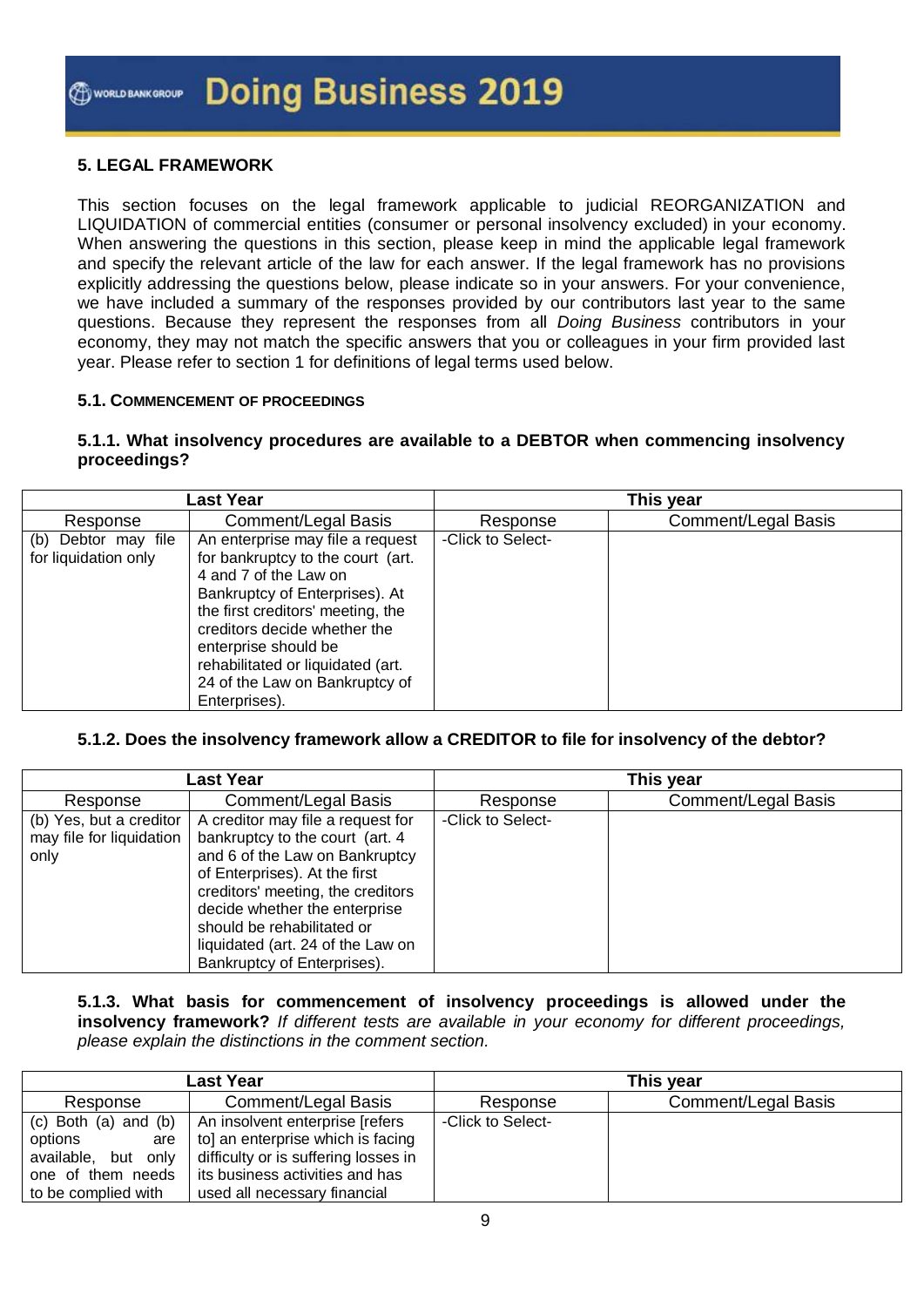| WORLD BANK GROUP | <b>Doing Business 2019</b>                                   |
|------------------|--------------------------------------------------------------|
|                  | measures but is unable to settle                             |
|                  | its debts as they become due                                 |
|                  | (art. 2 of the Law on Bankruptcy                             |
|                  | of Enterprises). A petition or<br>request to a court for     |
|                  | adjudication [and] declaration of                            |
|                  | bankruptcy of an enterprise can                              |
|                  | be filed when such enterprise                                |
|                  | has debts which exceed its                                   |
|                  | ability to settle [such debts] or                            |
|                  | the creditor has sent debt                                   |
|                  | repayment notices to the debtor                              |
|                  | enterprise at least three times,                             |
|                  | where the interval between                                   |
|                  | each notice is not less than                                 |
|                  | twenty days and the debtor                                   |
|                  | enterprise has signed to                                     |
|                  | acknowledge receipt but has<br>not settled its debts. In the |
|                  | event that an enterprise finds                               |
|                  | that it has difficulties and                                 |
|                  | foresees that it will not be able                            |
|                  | to settle its debts, it may                                  |
|                  | request the court to adjudicate                              |
|                  | [and] declare the enterprise                                 |
|                  | bankrupt (art. 5 of the Law on                               |
|                  | Bankruptcy of Enterprises).                                  |

#### **5.2. MANAGEMENT OF DEBTOR'S ASSETS**

**5.2.1. Does the insolvency framework explicitly provide for the continuation of existing contracts supplying essential goods and services to the debtor (goods and services necessary for the survival of the business)?**

| ∟ast Year |                                        |                   | This year           |
|-----------|----------------------------------------|-------------------|---------------------|
| Response  | Comment/Legal Basis                    | Response          | Comment/Legal Basis |
| . No      | No specific provisions in this respect | -Click to Select- |                     |

**5.2.2. Does the insolvency framework explicitly provide for the rejection by the debtor (or by insolvency representative or by court on debtor's behalf) of overly burdensome contracts (the cost of performance is greater than the benefit to be received), where both parties have not fully performed their obligations?**

| Last Year |                                                                                                                                                                                                                                                  |                   | This year           |
|-----------|--------------------------------------------------------------------------------------------------------------------------------------------------------------------------------------------------------------------------------------------------|-------------------|---------------------|
| Response  | Comment/Legal Basis                                                                                                                                                                                                                              | Response          | Comment/Legal Basis |
| No.       | No specific provisions in this respect.<br>Notwithstanding, the liquidation<br>committee has the right and duty to<br>nullify illegal contracts entered into by<br>the enterprise (art. 39, para. 3 of the<br>Law on Bankruptcy of Enterprises). | -Click to Select- |                     |

**5.2.3. Does the insolvency framework explicitly provide for the avoidance (invalidation) of the following transactions concluded before the filing for insolvency/commencement of insolvency proceedings?**

|  | --<br>200<br>-car | $. VQ^*$<br>nie<br>. |
|--|-------------------|----------------------|
|  |                   |                      |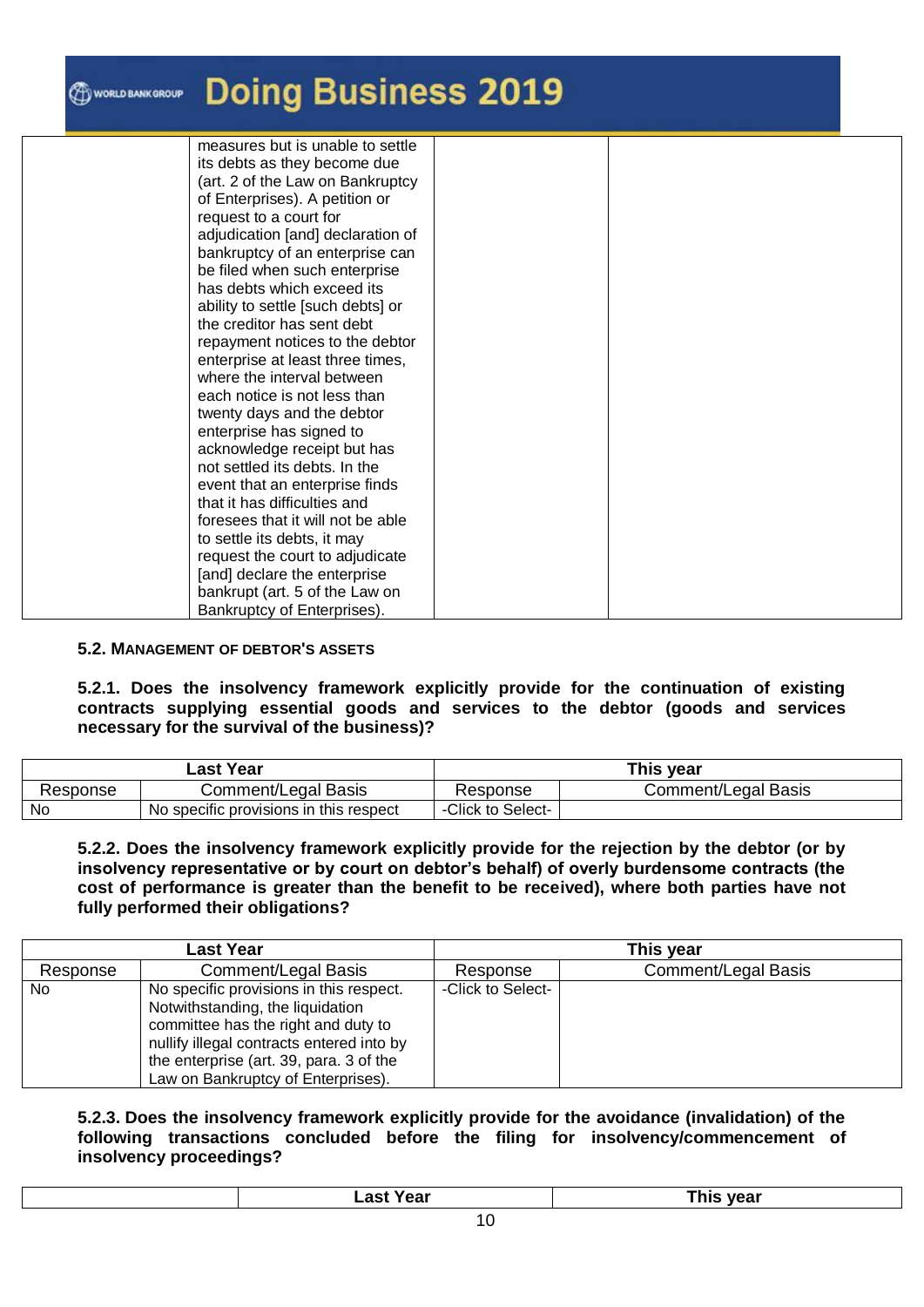# **Doing Business 2019**

|                                                                                                                                                                                                                                                    | Response | Comment/Legal Basis                                                                                                                                                                                                                                                                                                                                                                                                                                                                                                                                                                                                                         | Response          | Comment/Legal Basis |
|----------------------------------------------------------------------------------------------------------------------------------------------------------------------------------------------------------------------------------------------------|----------|---------------------------------------------------------------------------------------------------------------------------------------------------------------------------------------------------------------------------------------------------------------------------------------------------------------------------------------------------------------------------------------------------------------------------------------------------------------------------------------------------------------------------------------------------------------------------------------------------------------------------------------------|-------------------|---------------------|
| (a) Preferential<br>transactions, which<br>resulted in a creditor<br>obtaining more than its<br>pro rata share of the<br>debtor's assets and<br>which occurred when the<br>debtor was insolvent or<br>resulted in the debtor<br>becoming insolvent | Yes      | In order to collect the<br>assets of the enterprise to<br>pay its debts effectively,<br>the liquidation committee<br>has the right and duty to<br>inspect, [and] nullify<br>contracts and other<br>documents which the<br>enterprise has illegally<br>entered into prior to a court<br>order to supervise the<br>assets of the debtor<br>enterprise[,] such as: 1.<br>Discounted sale of assets;<br>2. Giving security for old<br>debts; 3. Signing of<br>contracts or transfer of<br>assets to relatives, [and]<br>friends or giving assets of<br>the enterprise to others to                                                              | -Click to Select- |                     |
|                                                                                                                                                                                                                                                    |          | use (art. 40 of the Law on<br>Bankruptcy of Enterprises).                                                                                                                                                                                                                                                                                                                                                                                                                                                                                                                                                                                   |                   |                     |
| (b) Undervalued<br>transactions, which were<br>made as a gift or in<br>exchange for less than<br>equivalent value and<br>which occurred when the<br>debtor was insolvent or<br>resulted in the debtor<br>becoming insolvent                        | Yes      | In order to collect the<br>assets of the enterprise to<br>pay its debts effectively,<br>the liquidation committee<br>has the right and duty to<br>inspect, [and] nullify<br>contracts and other<br>documents which the<br>enterprise has illegally<br>entered into prior to a court<br>order to supervise the<br>assets of the debtor<br>enterprise[,] such as: 1.<br>Discounted sale of assets;<br>2. Giving security for old<br>debts; 3. Signing of<br>contracts or transfer of<br>assets to relatives, [and]<br>friends or giving assets of<br>the enterprise to others to<br>use (art. 40 of the Law on<br>Bankruptcy of Enterprises). | -Click to Select- |                     |

**5.2.4. Does the insolvency framework explicitly provide for the possibility of the debtor obtaining credit after commencement of insolvency proceedings (post-commencement credit) to finance its on-going needs during the proceedings?** *The term post-commencement credit does not include new loans offered as part of a reorganization plan, but includes loans issued after commencement of insolvency proceedings and before approval of a reorganization plan.*

| Last Year |                                                      |                   | This year           |
|-----------|------------------------------------------------------|-------------------|---------------------|
| Response  | Comment/Legal Basis                                  | Response          | Comment/Legal Basis |
| No        | There are no specific provisions in this<br>respect. | -Click to Select- |                     |

**5.2.5. Does the insolvency framework assign priority to post-commencement credit?**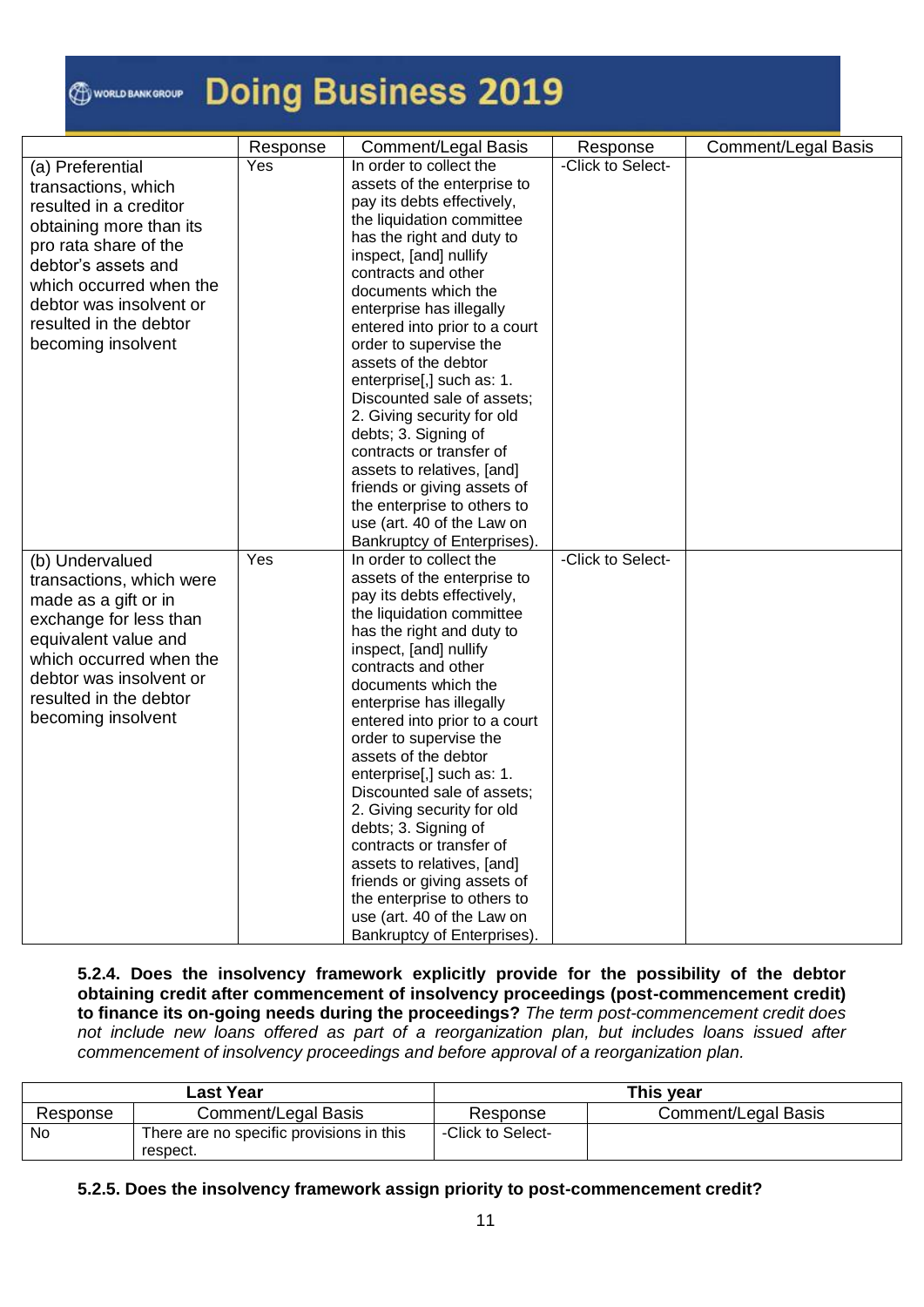| Last Year |                                   |                   | This year           |
|-----------|-----------------------------------|-------------------|---------------------|
| Response  | Comment/Legal Basis               | Response          | Comment/Legal Basis |
| N/A       | There is no specific provision in | -Click to Select- |                     |
|           | this regard.                      |                   |                     |

#### **5.3. REORGANIZATION PROCEEDINGS**

#### **5.3.1. Which creditors vote on the proposed reorganization plan?**

| Last Year         |                                                                                                                                                                                                                                                                                                                                                                                                                                                                                                                                                                                                                 |                   | This year           |
|-------------------|-----------------------------------------------------------------------------------------------------------------------------------------------------------------------------------------------------------------------------------------------------------------------------------------------------------------------------------------------------------------------------------------------------------------------------------------------------------------------------------------------------------------------------------------------------------------------------------------------------------------|-------------------|---------------------|
| Response          | Comment/Legal Basis                                                                                                                                                                                                                                                                                                                                                                                                                                                                                                                                                                                             | Response          | Comment/Legal Basis |
| (a) All creditors | The creditor's meeting has the<br>right and duty to consider the<br>enterprise rehabilitation plan and<br>the organization of business<br>operations (art. 21 of the Law on<br>Bankruptcy of Enterprises). The<br>creditor's meeting shall decide<br>[and] propose to the court to<br>consider the rehabilitation of the<br>enterprise (art. 24 of the Law on<br>Bankruptcy of Enterprises). The<br>resolution of a creditor's meeting<br>shall be effective when there has<br>been a vote of creditors<br>representing at least 2/3 of the<br>total debt (art. 25 of the Law on<br>Bankruptcy of Enterprises). | -Click to Select- |                     |

#### **5.3.2. Does the insolvency framework require that the following provisions must be followed in order for the reorganization plan to be approved?**

|                                                                                                                                           | <b>Last Year</b> |                                      | This year         |                     |  |
|-------------------------------------------------------------------------------------------------------------------------------------------|------------------|--------------------------------------|-------------------|---------------------|--|
|                                                                                                                                           | Response         | <b>Comment/Legal Basis</b>           | Response          | Comment/Legal Basis |  |
| (a) Creditors<br>entitled to vote on<br>the reorganization<br>plan are divided<br>into classes<br>according to their<br>respective rights | No               | Creditors do not vote in<br>classes. | -Click to Select- |                     |  |
| (b) Each class of<br>creditors votes<br>separately                                                                                        | <b>No</b>        | Creditors do not vote in<br>classes. | -Click to Select- |                     |  |
| (c) Creditors of the<br>same class<br>receive the same<br>treatment under<br>the reorganization<br>plan                                   | <b>No</b>        | Creditors do not vote in<br>classes. | -Click to Select- |                     |  |

#### **5.3.3. Does the insolvency framework require that a reorganization plan must specify that the anticipated return to dissenting creditors will be at least equal to the return that they would obtain in a liquidation?**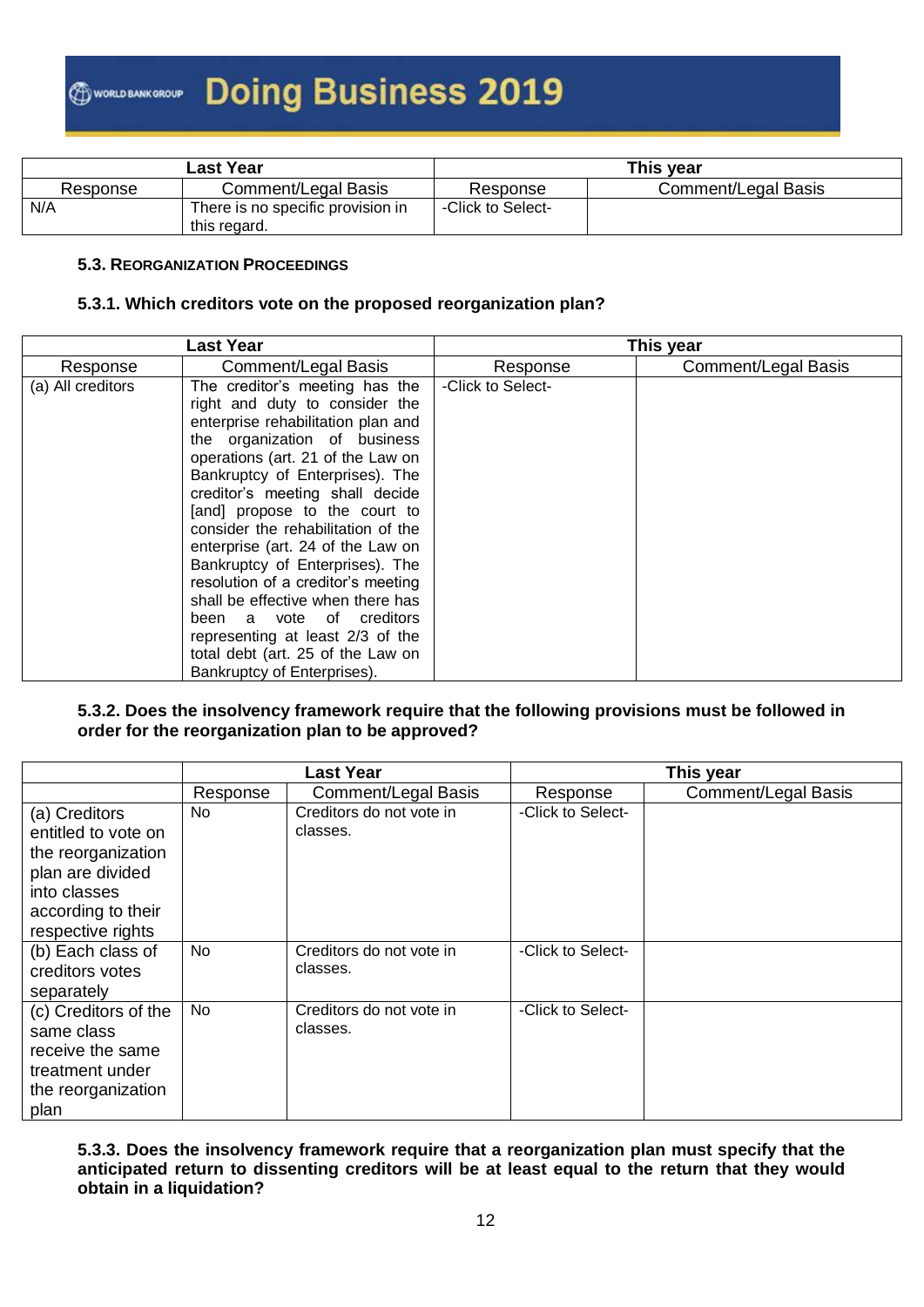| ∟ast Year |                                          |                   | This year           |
|-----------|------------------------------------------|-------------------|---------------------|
| Response  | Comment/Legal Basis                      | Response          | Comment/Legal Basis |
| <b>No</b> | There are no specific provisions in this | -Click to Select- |                     |
|           | respect.                                 |                   |                     |

#### **5.4. CREDITOR PARTICIPATION**

**5.4.1. Does the insolvency framework explicitly require that creditors (through either a decision of the creditors' meeting or a decision of the creditors' committee) appoint the insolvency representative or approve/ratify/reject the appointment of the insolvency representative?** 

|          | <b>Last Year</b>                                                                                                                                                                                                                                                                                                                                                                                                                                                                                                                                                                                         |                   | This year           |
|----------|----------------------------------------------------------------------------------------------------------------------------------------------------------------------------------------------------------------------------------------------------------------------------------------------------------------------------------------------------------------------------------------------------------------------------------------------------------------------------------------------------------------------------------------------------------------------------------------------------------|-------------------|---------------------|
| Response | Comment/Legal Basis                                                                                                                                                                                                                                                                                                                                                                                                                                                                                                                                                                                      | Response          | Comment/Legal Basis |
| No.      | No insolvency representative is<br>involved. Notwithstanding, the court<br>decides on the establishment of a<br>liquidation committee, which comprises:<br>1. Judgment enforcement officer as the<br>head [of the committee]; 2.<br>Representative of a finance authority; 3.<br>Representative of a provincial or<br>municipal bank; 4. Creditor's<br>representative; 5. Representative of<br>provincial or municipal trade union; 6.<br>Representative of the workers of the<br>debtor enterprise; 7. Representative of<br>the debtor enterprise (art. 38 of the Law<br>on Bankruptcy of Enterprises). | -Click to Select- |                     |

**5.4.2. Does the insolvency framework explicitly require that creditors (through either a decision of the creditors' meeting or a decision of the creditors' committee) approve the sale of substantial assets of the debtor, if such sale is made in the course of the insolvency proceedings?** 

|          | Last Year                                                                                                                                                                                                                           |                   | This year           |
|----------|-------------------------------------------------------------------------------------------------------------------------------------------------------------------------------------------------------------------------------------|-------------------|---------------------|
| Response | Comment/Legal Basis                                                                                                                                                                                                                 | Response          | Comment/Legal Basis |
| No.      | There is no specific provision in this<br>regard. Notwithstanding, the liquidation<br>committee has the right and duty to<br>auction the assets of the enterprise (art.<br>39, para. 5 of the Law on Bankruptcy of<br>Enterprises). | -Click to Select- |                     |

#### **5.4.3. Does the insolvency framework explicitly provide that an individual creditor has the right to request at any time information from the insolvency representative on the debtor's business and financial affairs?**

| ∟ast Year |                                                                       |          | This year           |
|-----------|-----------------------------------------------------------------------|----------|---------------------|
| Response  | Comment/Legal Basis                                                   | Response | Comment/Legal Basis |
| No.       | There is no specific provision in this   -Click to Select-<br>regard. |          |                     |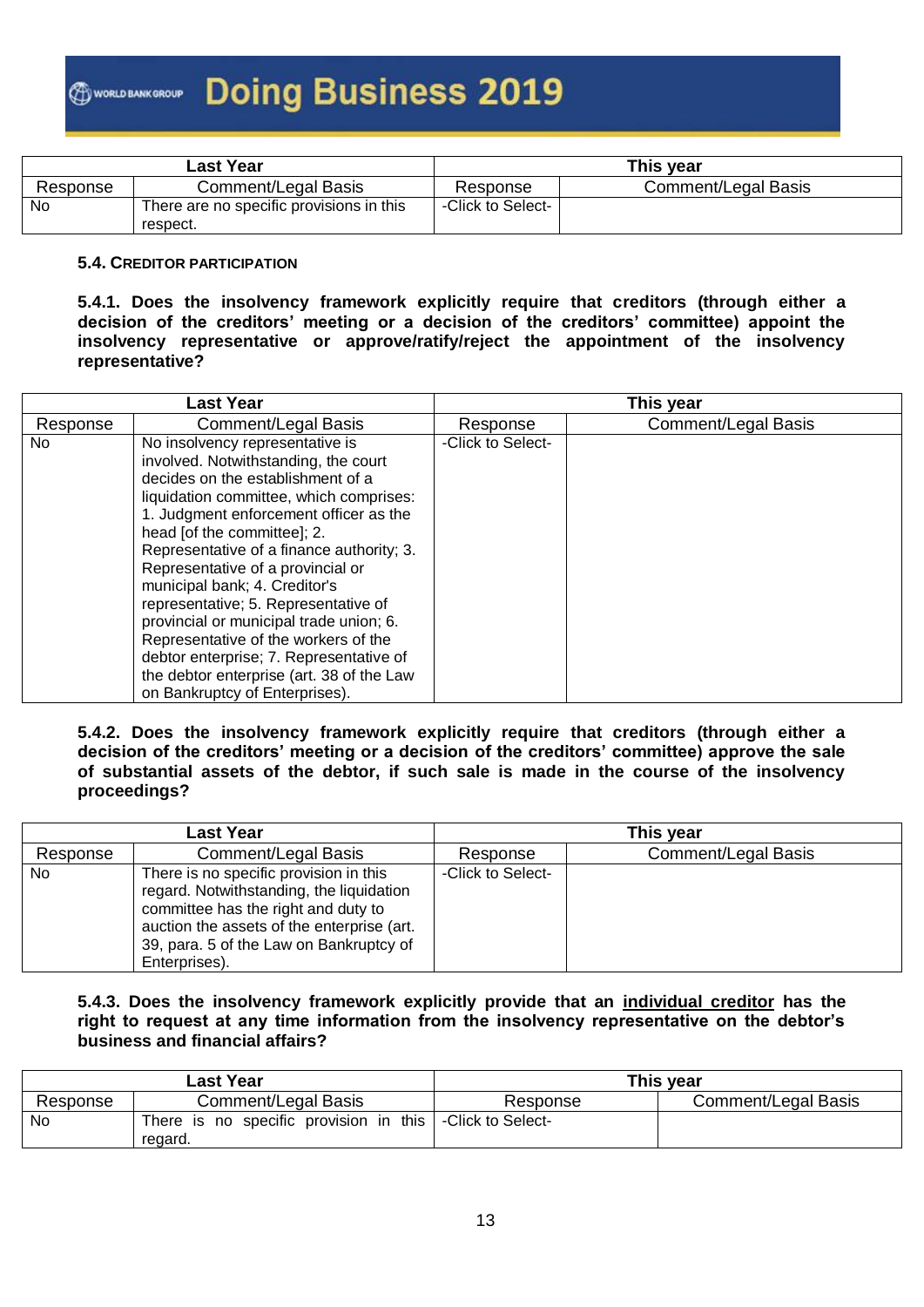**5.4.4. Does the insolvency framework explicitly provide that an individual creditor has the right to object to the decision accepting or rejecting its own claims AND claims of other creditors?**

| ∟ast Year |                                                    |                   | This vear           |
|-----------|----------------------------------------------------|-------------------|---------------------|
| Response  | Comment/Legal Basis                                | Response          | Comment/Legal Basis |
| No        | There is no specific provision in this<br>respect. | -Click to Select- |                     |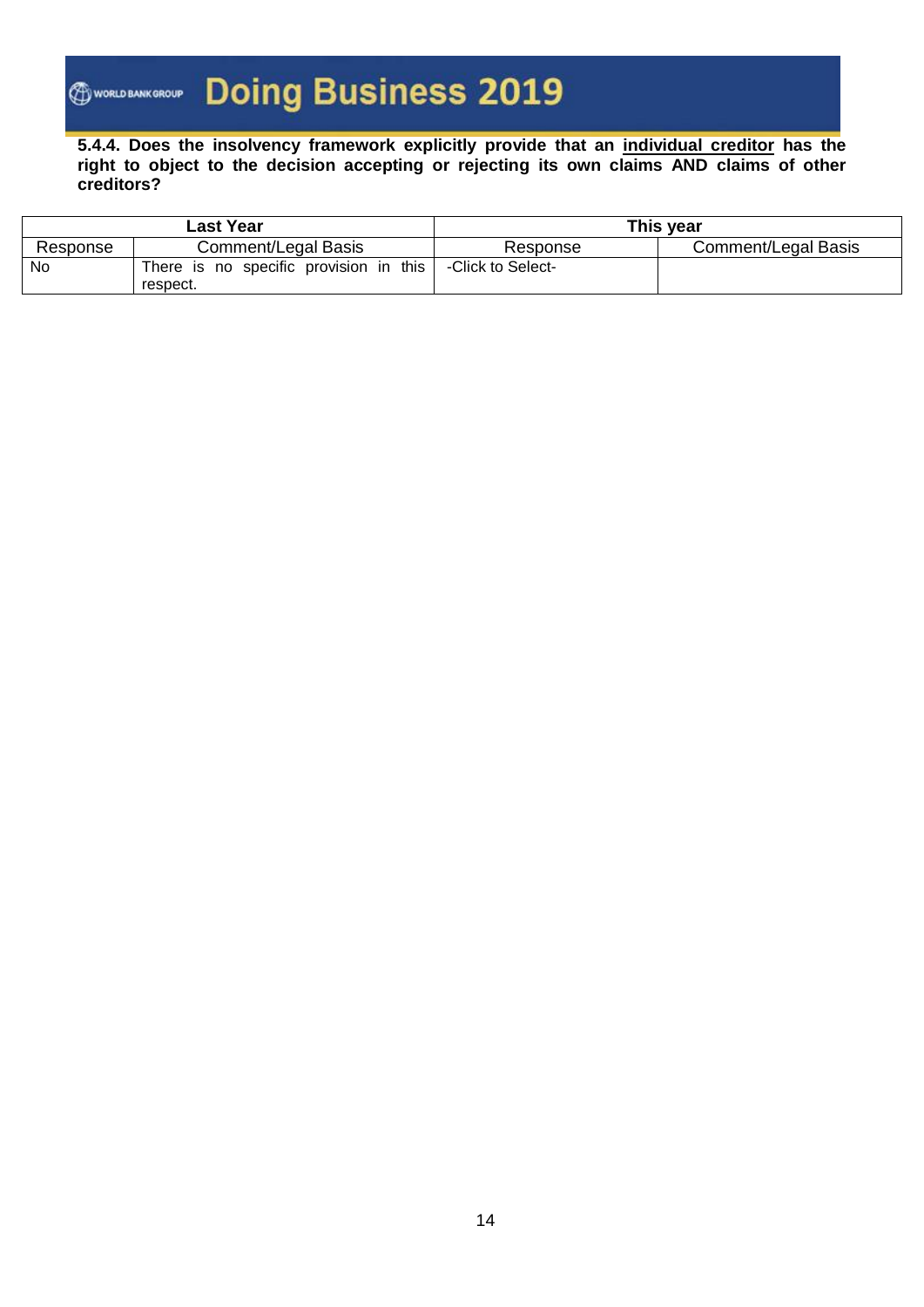### **6. ADDITIONAL RESEARCH**

This section focuses on training and education of judges, insolvency representatives, insolvency practitioners and the community in general in your jurisdiction. Where appropriate, please provide references to specific legal provisions. If the legal framework has no provisions explicitly addressing the questions below, please indicate so in your answers. If a question refers to practical application of laws and regulations, please provide an answer based on your experience.

#### **A. EDUCATION AND TRAINING FOR INSOLVENCY JUDGES**

#### **6.1. What are the legal requirements to be appointed as a Judge with jurisdiction over insolvency proceedings?**

| Please select all applicable options                                                   |
|----------------------------------------------------------------------------------------|
| (a) The same requirements to be appointed as a judge with no specialized jurisdiction. |
| Please specify what are the requirements:                                              |
| (b) A minimum number of years of practical experience is required by law.              |
| Please specify how many years of experience are required:                              |
| (c) Law degree.                                                                        |
| (d) Specialization/postgraduate degree.                                                |
| (e) A qualification exam to be an insolvency judge.                                    |
| (f) The legal framework is silent on this issue.                                       |
| (g) Other, please specify below.                                                       |
| Please provide details and the legal basis for the answers above                       |
|                                                                                        |

#### **6.2. When changes to the insolvency legal framework are introduced (i.e. new insolvency law, new insolvency procedure, new companies act regulating insolvency) how are they conveyed to the judges and court staff?**

| Please select all applicable options                              |  |  |
|-------------------------------------------------------------------|--|--|
| (a) Dissemination campaign (e.g. social media, billboards, etc.). |  |  |
| (b) Training/workshops.                                           |  |  |
| (c) Through public broadcast (e.g. TV, radio, etc.).              |  |  |
| (d) None of the above.                                            |  |  |
| (e) Other, please specify below.                                  |  |  |
| Please provide details                                            |  |  |
|                                                                   |  |  |

#### **6.3. Are judges with jurisdiction over insolvency cases provided with specialized training when a new insolvency law or regulation is implemented?**

| <b>Response</b>                                          | Please provide details and the legal basis if applicable |         |
|----------------------------------------------------------|----------------------------------------------------------|---------|
| -Click to Select-                                        |                                                          |         |
|                                                          |                                                          |         |
|                                                          | If the answer to the question above is "Yes", please     | Comment |
| answer the following question:                           |                                                          |         |
|                                                          | 6.3.1. What are the topics usually covered in            |         |
| specialized training offered to judges with jurisdiction |                                                          |         |
| over insolvency cases?                                   |                                                          |         |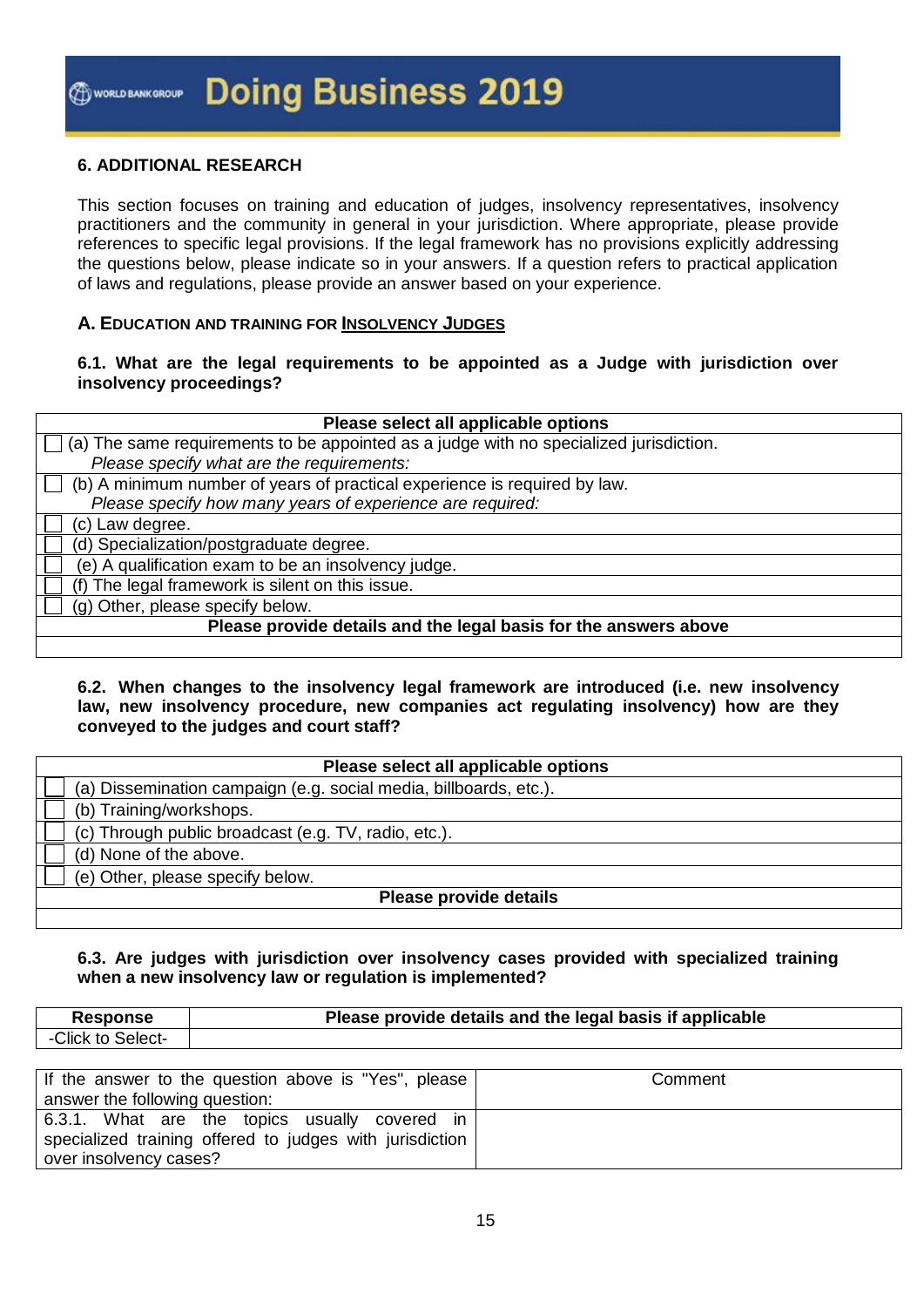**6.4. Do newly appointed judges, with jurisdiction over insolvency cases, receive specialized training on the core areas of insolvency law before or right after their appointment?**

| <b>Response</b>  | Please provide details and the legal basis if applicable |
|------------------|----------------------------------------------------------|
| Click to Select- |                                                          |

| If the answer to the question above is "Yes", please  | Response          | Comment/Legal Basis |
|-------------------------------------------------------|-------------------|---------------------|
| answer the following questions:                       |                   |                     |
| 6.4.1. Specify how frequent these trainings are:      | -Click to Select- |                     |
| 6.4.2. Is the specialized training of newly appointed | -Click to Select- |                     |
| judges on the core areas of insolvency law            |                   |                     |
| mandatory by the legal framework, the procedural      |                   |                     |
| rules or the regulations of the supreme court?        |                   |                     |
| 6.4.3. Which body is responsible for the design,      | -Click to Select- |                     |
| content and delivery of judicial training?            |                   |                     |

**6.5. Do existing judges, with jurisdiction over insolvency cases, receive specialized training on novel issues related to insolvency law (i.e. new trends in the interpretation/application of the insolvency law) on a regular basis?**

| <b>Response</b>  | Please provide details and the legal basis if applicable |
|------------------|----------------------------------------------------------|
| Click to Select- |                                                          |

| If the answer to the question above is "Yes", please<br>answer the following questions:                                                                                                                  | Response          | Comment/Legal Basis |
|----------------------------------------------------------------------------------------------------------------------------------------------------------------------------------------------------------|-------------------|---------------------|
| 6.5.1. Specify how frequent these trainings are:                                                                                                                                                         | -Click to Select- |                     |
| 6.5.2. Is the specialized training of existing judges<br>on novel issues related to insolvency law mandatory<br>by the legal framework, the procedural rules or the<br>regulations of the supreme court? | -Click to Select- |                     |
| 6.5.3. Which body is responsible for the design,<br>content and delivery of judicial training?                                                                                                           | -Click to Select- |                     |

#### **6.6. Is there a training manual available for judges with jurisdiction over insolvency cases?**

|                        | Please provide details |  |
|------------------------|------------------------|--|
| $C$ lick to<br>Select- |                        |  |

#### **B. EDUCATION AND TRAINING FOR INSOLVENCY REPRESENTATIVES**

For the purposes of this section, *Insolvency representative is a person or body authorized in insolvency proceedings to administer, supervise, oversee or monitor a reorganization or a liquidation proceeding of an insolvency estate.*

#### **6.7. What are the legal requirements to be appointed as insolvency representative in your jurisdiction?**

| Please select all applicable options                                                                |
|-----------------------------------------------------------------------------------------------------|
| (a) The legal framework is silent on this issue.                                                    |
| (b) A minimum number of years of professional experience in the insolvency area is required by law. |
| Please specify how many years of experience are required:                                           |
| (c) Law degree.                                                                                     |
| (d) Specialization/postgraduate degree.                                                             |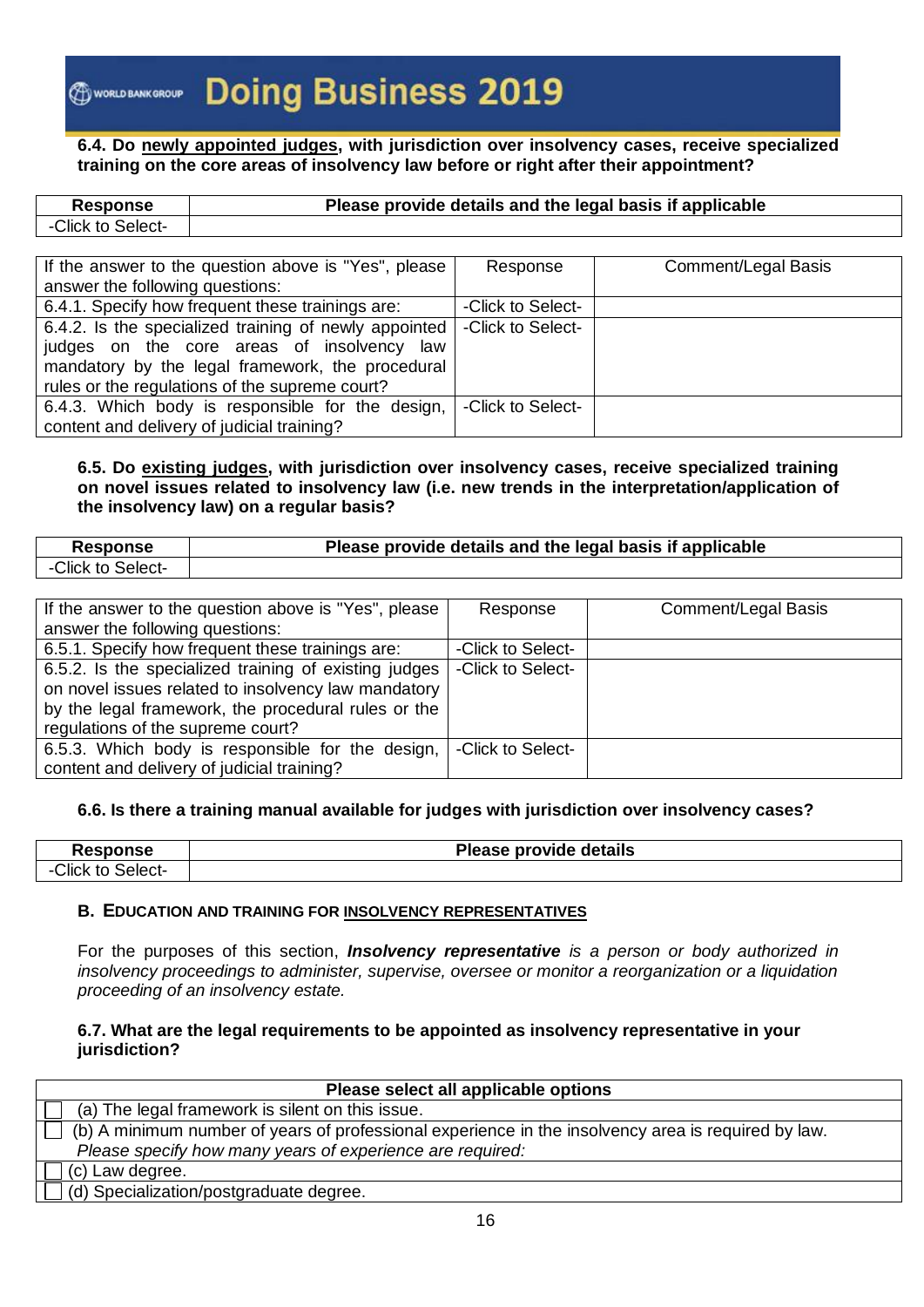(e) Must pass a qualification exam.

(f) Other, please specify below.

#### **Please provide details and the legal basis for the answers above**

#### **6.8. Are the appointment requirements for insolvency representatives respected in practice?**

| Response         | Please provide details |
|------------------|------------------------|
| Click to Select- |                        |

#### **6.9. Do appointed insolvency representatives receive specialized training on the core areas of the practice of insolvency before or right after their appointment?**

| <b>Response</b>  | Please provide details and the legal basis if applicable |
|------------------|----------------------------------------------------------|
| Click to Select- |                                                          |

| If yes, please answer the following:                                                                       | Response          | Comment/Legal Basis |
|------------------------------------------------------------------------------------------------------------|-------------------|---------------------|
| 6.9.1. Is the specialized training on issues<br>related to insolvency mandatory by the legal<br>framework? | -Click to Select- |                     |
| 6.9.2. Which body is responsible for the<br>design, content and delivery of the training?                  | -Click to Select- |                     |

#### **6.10. Is there a specialized training provided to insolvency representatives when a new insolvency law or regulation is implemented?**

| <b>Response</b>                                      | Please provide details and the legal basis if applicable |         |
|------------------------------------------------------|----------------------------------------------------------|---------|
| -Click to Select-                                    |                                                          |         |
|                                                      |                                                          |         |
| If the answer to the question above is "Yes", please |                                                          | Comment |
| answer the following question:                       |                                                          |         |
| 6.10.1. What are the topics usually covered in the   |                                                          |         |
| regular specialized training offered to insolvency   |                                                          |         |
| representatives?                                     |                                                          |         |

#### **C. EDUCATION AND TRAINING FOR THE PUBLIC**

**6.11. When changes to the insolvency legal framework are introduced (i.e. new insolvency law, new insolvency procedure, new companies act regulating insolvency) how are they conveyed to the public?**

| Please select all applicable options                              |  |  |  |
|-------------------------------------------------------------------|--|--|--|
| (a) Dissemination campaign (e.g. social media, billboards, etc.). |  |  |  |
| (b) Training/workshops.                                           |  |  |  |
| (c) Through public broadcast (e.g. TV, radio, etc.).              |  |  |  |
| (d) None of the above.                                            |  |  |  |
| (e) Other, please specify below.                                  |  |  |  |
| Please provide details                                            |  |  |  |
|                                                                   |  |  |  |

**6.12. Is there a public budget allocated for all training on insolvency law to judges or insolvency representatives?**